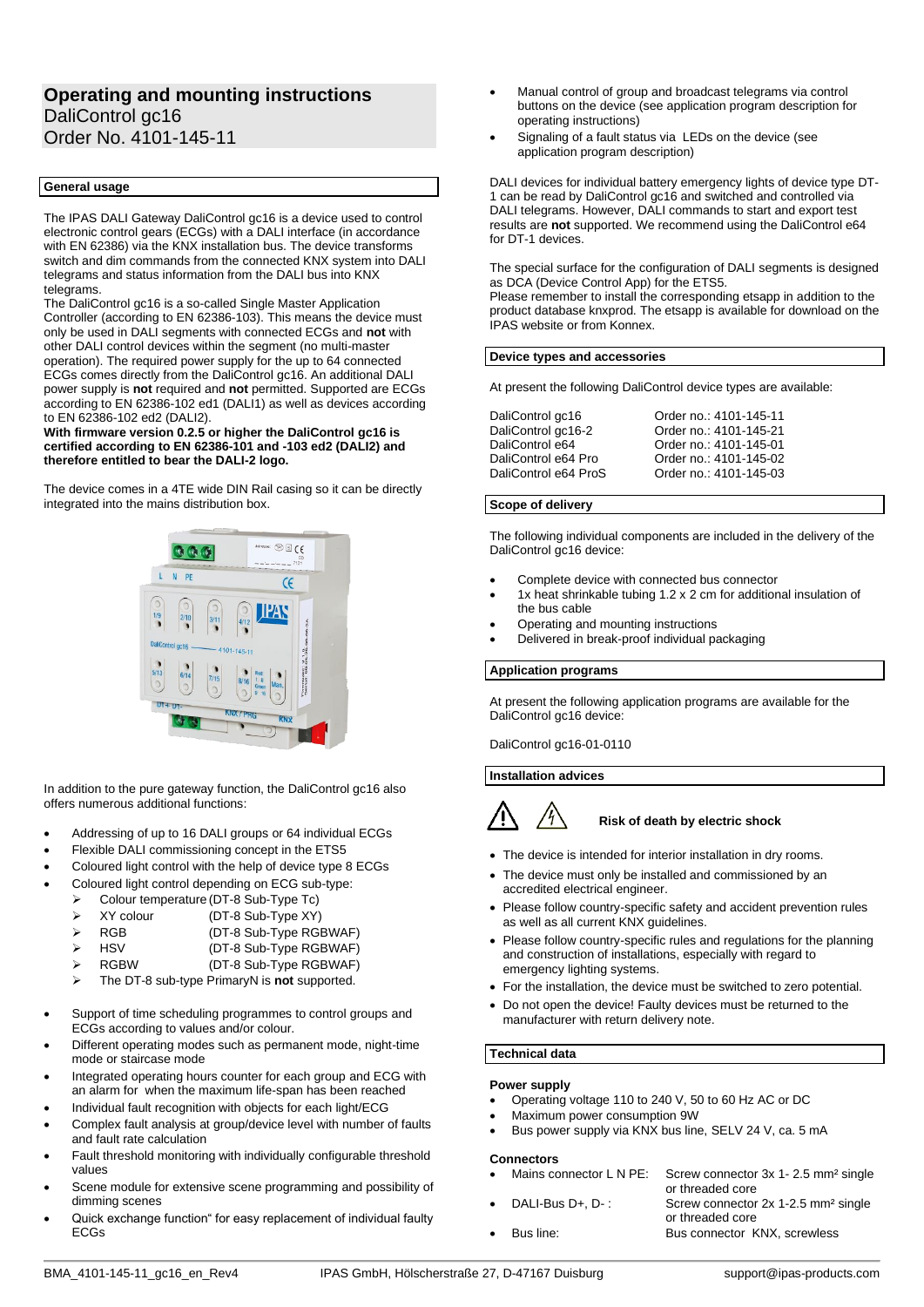- Programming button to toggle between normal and addressing mode of the KNX
- 1x button Man. to activate manual mode
- 8x buttons to toggle between groups in manual mode and to execute broadcast and service functions

|           | <b>Display elements</b>                     |                                         |
|-----------|---------------------------------------------|-----------------------------------------|
|           | LED red:                                    | Indicates normal/addressing mode        |
| $\bullet$ | LED red/green/blue:                         | Indicates manual mode and error         |
|           |                                             | message                                 |
|           | 8x LED red:                                 | Indicates group status and error        |
|           |                                             | messages                                |
|           | <b>DALI-Bus</b>                             |                                         |
|           | Number of outputs:                          | 1 DALI output                           |
|           | Output type:                                | Single-Master Application Controller    |
|           |                                             | according to EN 62386-103 ed 2          |
|           | Number of ballasts:                         | max. 64 ECGs according to               |
|           |                                             | EN 62386-101 ed1 and ed 2               |
|           | DALI voltage:                               | typic. 16 VDC, short-circuit proof max. |
|           |                                             | 250 mA, basic insulation (no SELV)      |
| $\bullet$ | Recommended wire                            |                                         |
|           | cross-section:                              | min. $1.5 \text{ mm}^2$                 |
|           | Guaranteed                                  |                                         |
|           | supply current:                             | 128 mA                                  |
|           | Maximum                                     |                                         |
|           | supply current:                             | 250 mA                                  |
|           | Shutdown delay:<br>shutdown occurs          | 600 ms after DALI short circuit         |
|           | Start-up attempt                            |                                         |
|           | after shutdown:                             | 5 s after short-circuit detection       |
|           |                                             |                                         |
|           | <b>Mechanical data</b>                      |                                         |
| $\bullet$ | DaliControl gc16 casing:                    | Plastic ABS - V0                        |
| $\bullet$ | Dimensions casing 4 MU:                     | 71mm x 58mm x 90mm (WxHxL)              |
| $\bullet$ | Weight:                                     | ca. 130 g                               |
| $\bullet$ | Mounting:                                   | 35 mm DIN rail                          |
|           |                                             |                                         |
| $\bullet$ | <b>Electrical safety</b><br>Protection type |                                         |
|           | according to EN 60529):                     | <b>IP20</b>                             |
| $\bullet$ | Protection class                            |                                         |
|           | (according to IEC 1140):                    | L                                       |
|           | Overvoltage category:                       | Ш                                       |
| $\bullet$ | Pollution class                             |                                         |
|           | (according to EN60664-1): 2                 |                                         |
|           | <b>KNX Bus:</b>                             | SELV DC 24 V                            |
| $\bullet$ | DALI Bus:                                   | typical 16V DC, 250 mA base             |
|           |                                             |                                         |
|           |                                             | isolation, (no SELV)                    |
|           |                                             |                                         |
|           | <b>EMC requirements</b>                     |                                         |
|           | Complies with directive 2014 / 30 / EU      |                                         |
|           | <b>Environmental conditions</b>             |                                         |
|           | Weather resistance:                         | EN 50090-2-2,                           |
|           | <b>Environmental conditions</b>             |                                         |

- during operation: -5°C to +45°C
- Storage temperature: -25°C to +55°C • Transport:  $-25^{\circ}$ C to +70 $^{\circ}$ C
- 
- Rel. humidity (non condensing): 5 % to 93 %

# **Certification**

- KNX certified
- DIIA certified according to EN 62386-101 ed 2 and EN 62386-103 ed 2

#### **CE-signage**

According to EMC guidelines (residential and commercial buildings), low voltage guidelines.